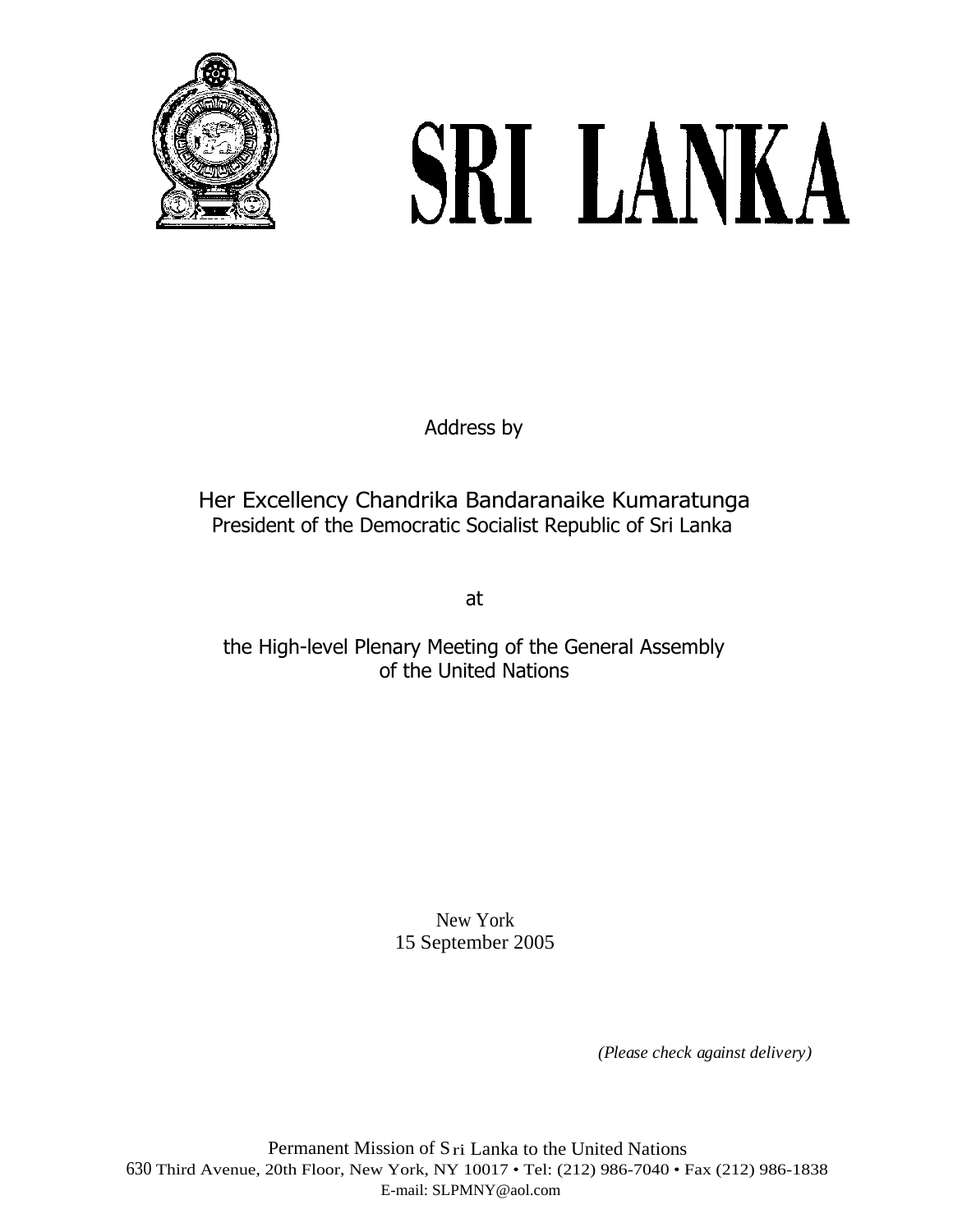Mr. President, Excellencies, Distinguished delegates, Ladies and gentlemen

May I at the outset extend our sympathy and solidarity to the people and the Government of the United States of America as they begin reconstruction and rehabilitation, following the recent Hurricane disaster on the Gulf Coast. We do so while recalling the generous and spontaneous response of the people and the Government of the United States, and so many member States of the United Nations, the UN and other international agencies when the Tsunami waves hit Sri Lanka last December.

## Mr. President,

I had the honour to deliver my first address to this august Assembly in my capacity as the President of Sri Lanka at the historic Session in 1995 when the United Nations celebrated its  $50<sup>th</sup>$  Anniversary. It is a distinct pleasure therefore, to revisit this forum ten years later. More so because we commemorate this year, both the  $50<sup>th</sup>$  Anniversary of Sri Lanka's UN Membership, and the 60<sup>th</sup> Anniversary of the United Nations. It is time to take stock, and remain focussed with a view to moving forward. We have a substantial unfinished agenda and new challenges to deal with.

## Mr. President

The United Nations is the most representative universal body, that can legitimately seek common solutions to common problems, that are acceptable to our diverse membership. As recognized by the High Level Panel and the Secreta ry-General in his repoll<sup>t</sup> "In larger freedom: towards development, security and human rights for all", the United Nations, despite its many achievements, and because of its great potential, has to do more to keep pace with the changes that have occurred in the world since its inception sixty years ago. Reform of the UN must be in the multilateral interest and embrace all facets of the UN's activities.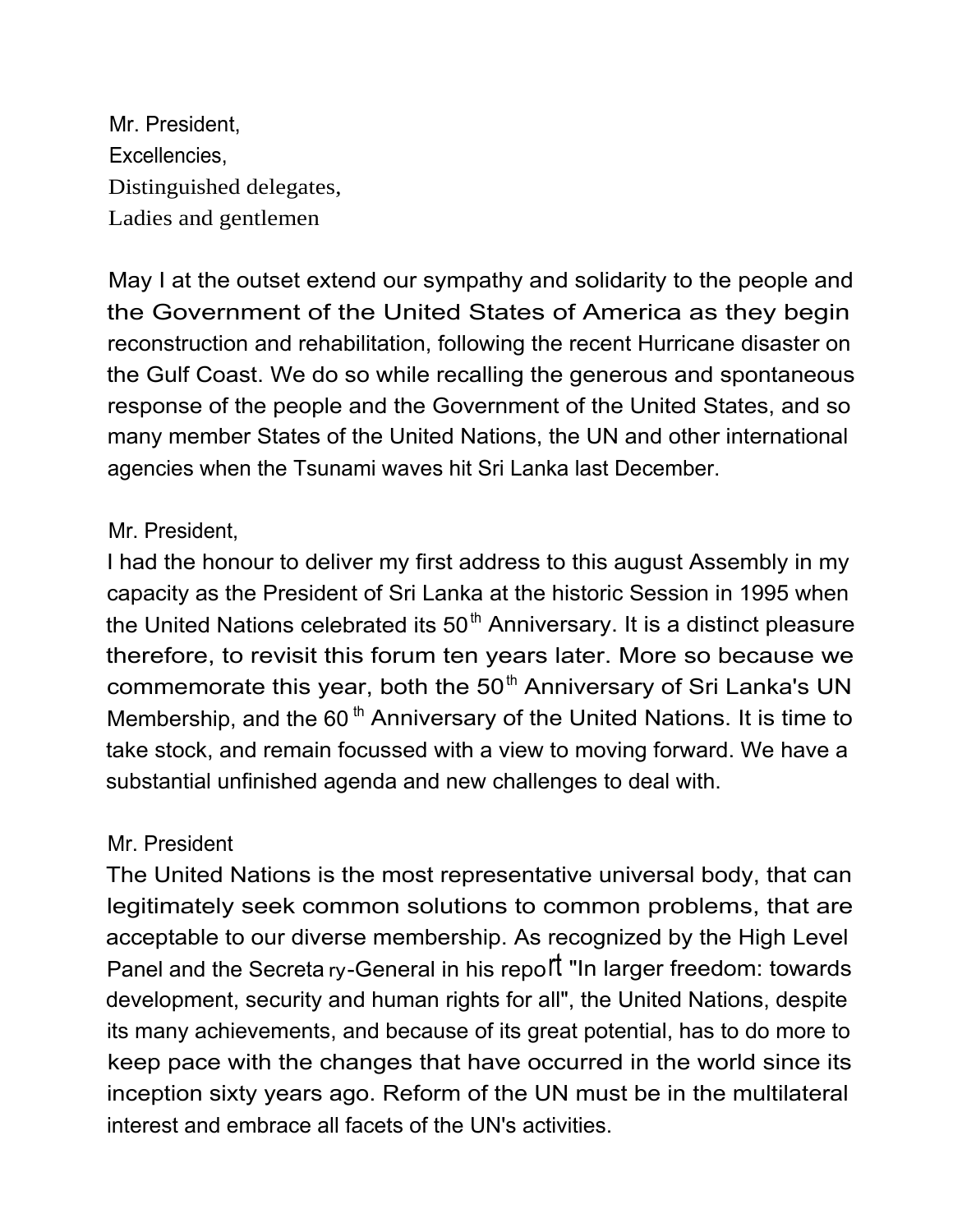The vision that we will adopt at this summit should indeed be decisive. It should serve as a roadmap which would catalyse further change and reform. Reform must affect our entire agenda, the mechanisms we adopt to implement it and the resources we make available. It cannot be piecemeal and must benefit all member States equitably. The integrated approach to security, development and human rights is the key to this.

## Mr. President,

Allow me to re-visit an issue of current significance — global terrorism taken up both in 1995 and in the year 2000, where action remains pending internationally, even as we in Sri Lanka are trying out an integrated approach to resolve our problem in the midst of great challenge.

More than 10 years ago, my Government launched a bold policy of a negotiated settlement in place of conflict, and a federal solution as against a separate State. With the suppo rt of a broad multi-ethnic coalition of parties I proceeded to talk with the rebel armed group the Liberation Tigers of Tamil Eelam (LTTE) about ending the conflict, and discuss with all the pa rties in parliament about a new more inclusive, political Constitution that would share power with all communities. This policy shift laid the ground work for a new approach to fighting terrorism and the peace process in my count ry, that simultaneously addressed Security, Development and Human Rights.

We engaged the rebels in a ceasefire that we hoped would save lives and allow people, particularly those living in the conflict-affected areas to live and work more freely. This we believed would have a positive influence on the overall climate for peace, thus improving security. We increased development work in conflict-affected areas because we believed that all of our citizens, irrespective of where they live, what ethnicity they belong to, or even who they are forced to live under, must have access to health, education and jobs. And we believed this would give the LTTE an opportunity to engage in useful and constructive work that may benefit the people directly, rather than preparing for conflict.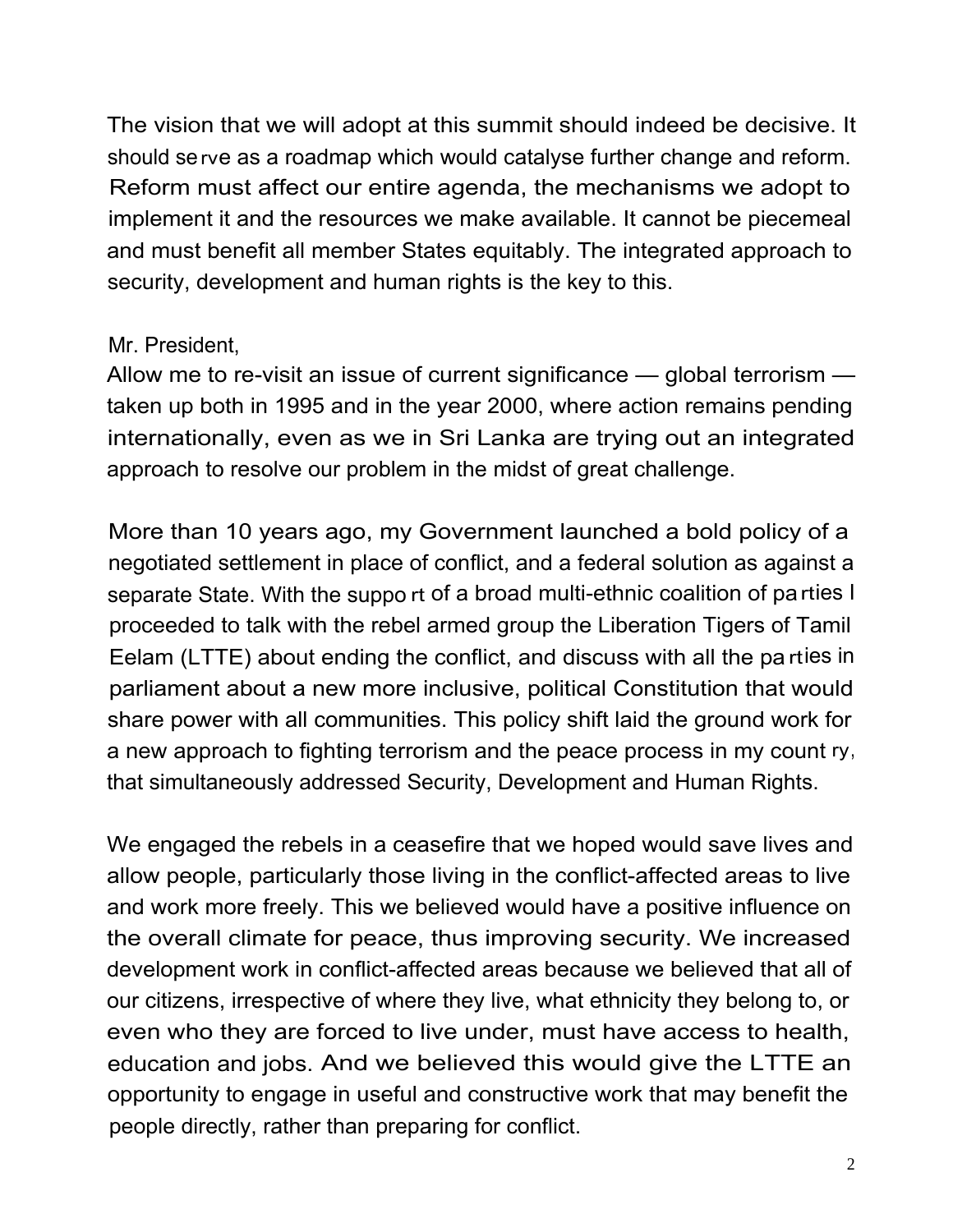And we took a number of steps to improve the human rights of all the people of the country, with a special focus on the concerns of ethnic communities who have not been fully included in the past.

As part of the peace process, successive Governments have given the LTTE all facilities as a party to negotiations, including access to foreign entities and Governments, at times using the good offices of the facilitators — the Norwegian Government, who have made considerable efforts to move the process forward under difficult circumstances. However, this process of engagement and accommodation does not seem to have persuaded this Group to move away from terrorism, as is evidenced by their recent killing of my Foreign Minister, their continued recruitment of child soldiers and their killings of political rivals.

Such actions of an armed group engaged in a peace process tests the commitment of a vast majority of the people of the count ry, to pursuing a negotiated settlement. Although we had the option of a military response, we have rejected it. And instead are choosing a different approach — to reiterate our commitment to a ceasefire and to a political solution, whilst reviewing the previous approach towards negotiating with this Group. This review has begun with a call to the international community to help exert real pressure on the LTTE, in order that we can engage them in a process that will lead to a lasting peace, bringing about democracy and human rights.

# Mr. President,

The challenge we face in Sri Lanka is not unique. Vulnerable democracies which have undertaken bold, political initiative to address the root causes of terrorism and seek political solutions by engaging ruthless armed groups find themselves in a genuine dilemma as to how to develop a credible and acceptable approach to such negotiations.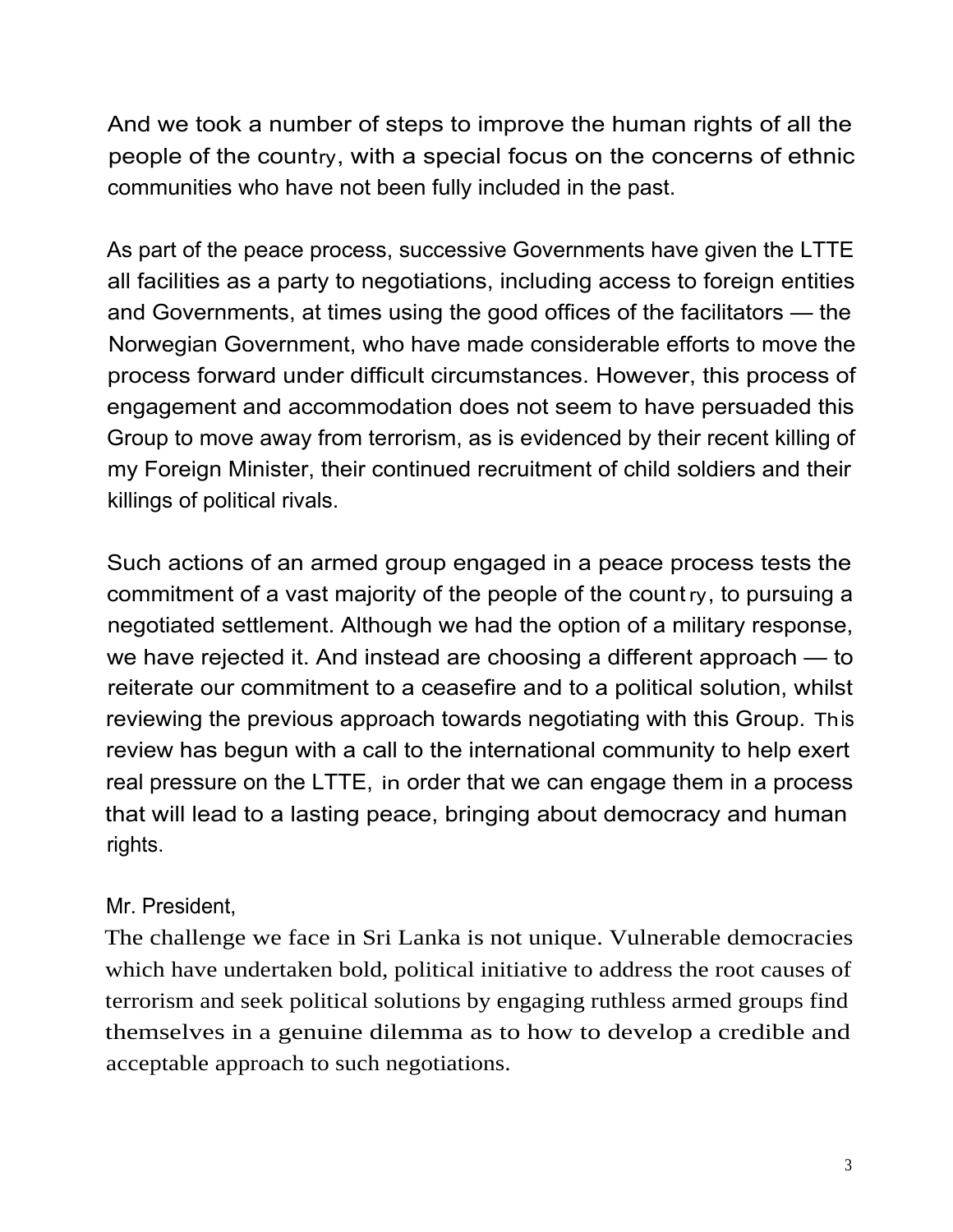If a democratic State, which consistently conforms to international norms and laws and uses non-military means to address the problem of terrorism, weakens as a result of the activities of terrorists, chaos, and lawlessness will follow. Extremism, fundamentalism and tribalism will reign supreme. As a result, peace and security, within and among States, as well as universally accepted human rights norms and fundamental freedoms will suffer. It will also lead to weakening of the 'inter-Governmental system', which is the bedrock of this Organization. This 'inter-Governmental system' chain can only be as strong as its weakest link. It is therefore essential to strengthen collective ability of the system to combat and address terrorism.

In this regard, we must be absolutely clear that the engagement of armed non-state actors for peace making should not be done at the expense of the capability for democratic governance of a sovereign State that is conducting itself according to internationally accepted laws and norms. The UN and the international community can help in developing mechanisms that suppo  $\mathfrak f$ States engaging in such peace process and sanction terrorist groups that undermine them.

#### Mr. President,

It is, therefore, timely for this Assembly to address the question of practical means to deny external access and support to such entities to sustain their military and fund raising activities that are detrimental to the ongoing peace processes. We hope that the mechanisms already put in place by the Security Council against such offending non-state actors will eventually represent an effective deterrent against such activities. In the absence of such measures, those groups may continue to engage in illicit financing and arms procurement whilst enjoying the political privileges gained through engagement in peace processes. This in turn will erode the credibility of all our peacemaking efforts including those of the United Nations, and years of work in codifying international legal and other measures against terrorism.